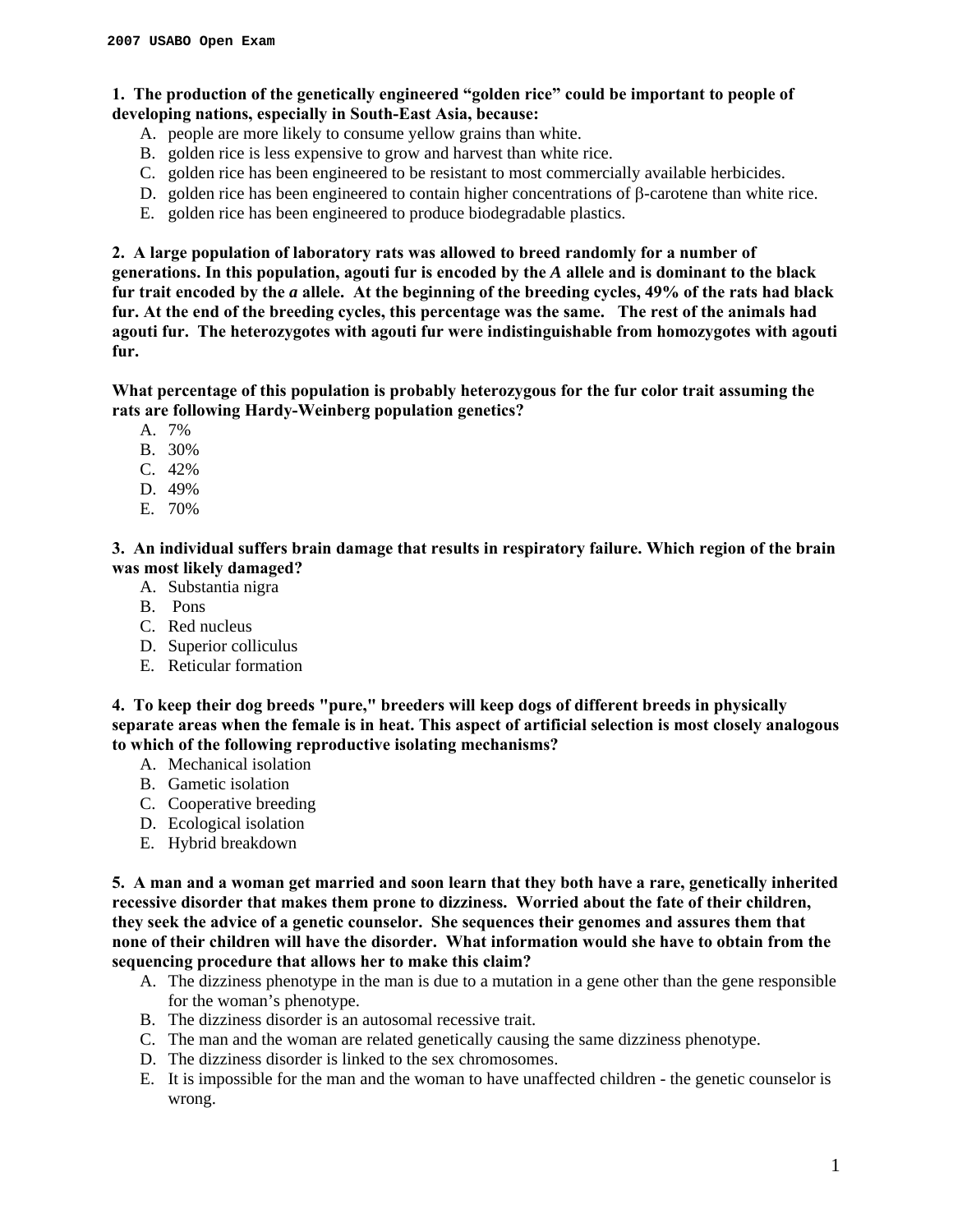**6. An animal experiences an acid-base imbalance in the arterial blood that results in acidosis. To increase pH toward normal, which direction would the ventilation rate be changed and what would**  be the corresponding change in arterial  $P_{CO2}$ ?

- A. Ventilation rate increases, arterial  $P_{CO2}$  increases
- B. Ventilation rate increases, arterial  $P_{CO2}$  decreases
- C. Ventilation rate decreases, arterial  $P_{CO2}$  increases
- D. Ventilation rate decreases, arterial  $P_{CO2}$  decreases
- E. None of the above



#### **7. A valid taxonomic group for the cladogram shown above would include:**

- A. Tamarin + Squirrel
- B. Tamarin + Squirrel + Howler
- C. Squirrel + Howler + Wooly
- D. Wooly + Spider + Howler
- E. all are valid groups

**8. Plants, animals and a quantity of air were sealed into a large glass bottle to comprise a balanced aquarium. After three months, the plants and animals in the aquarium appear to be alive and healthy. Which of the following statements is scientifically UNACCEPTABLE?** 

- A. No energy has entered the bottle from the outside.
- B. Potential energy in one organism has entered another organism.
- C. Some atoms from water molecules have become part of organic compounds.
- D. The air above the water contains  $CO<sub>2</sub>$ .
- E. During the three months, the average biomass of plant matter was greater than the average biomass of animal matter.

# **9. Convergent evolution produces \_\_\_\_\_\_\_\_.**

- A. analogous structures
- B. homologous structures
- C. divergent structures
- D. both A and C.
- E. both B and C

#### **10. A lichen is composed of a fungus and a protobiont. The protobiont is most likely to be a:**

- A. green or red algae.
- B. sponge.
- C. green alga or a cyanobacterium.
- D. bryophyte or brown algae.
- E. moss or a cyanobacterium.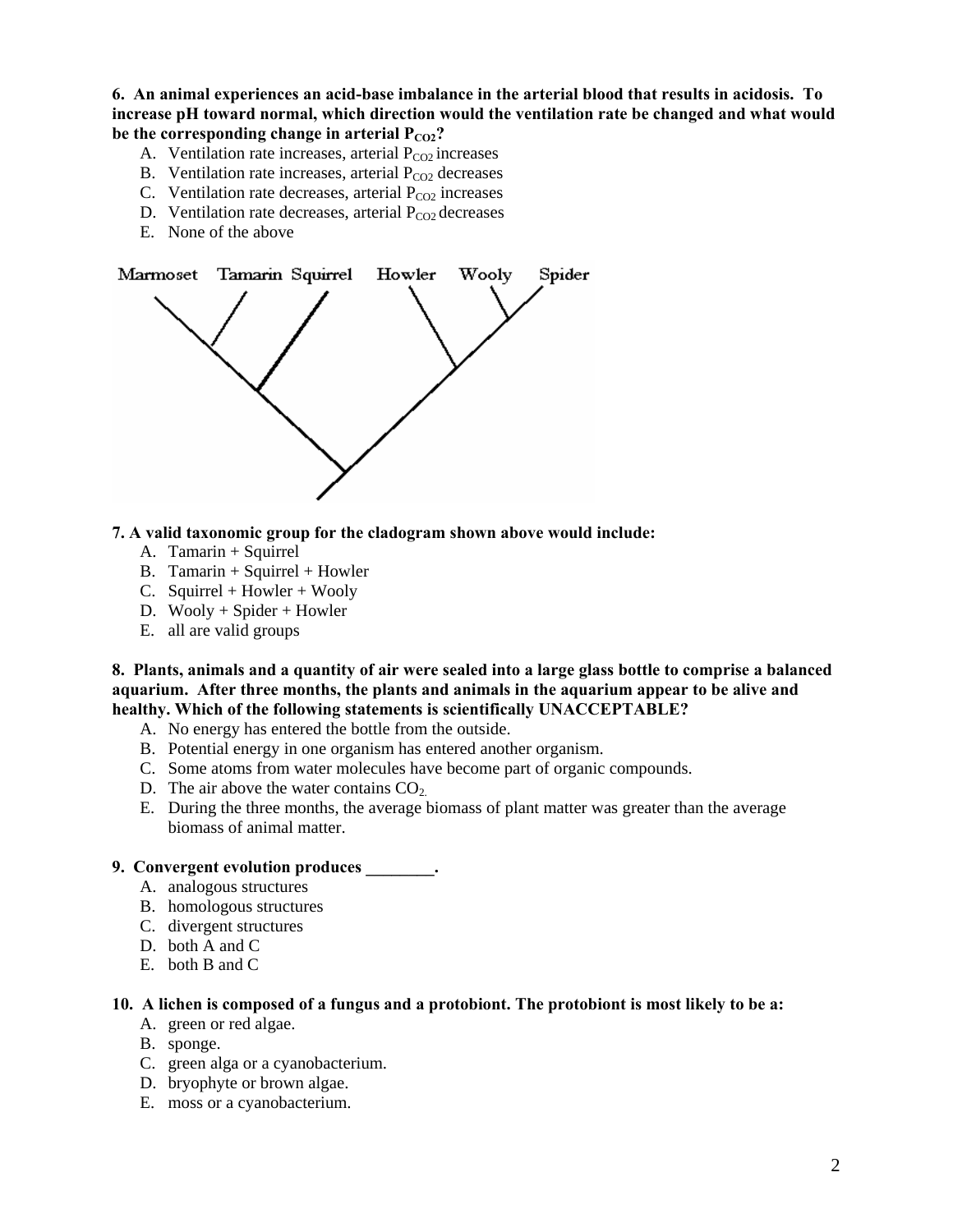**11. The strongest evidence for the endosymbiotic origin of animal organelles is the similarity between:**

- A. eukaryotic and prokaryotic ribosomes.
- B. prokaryotic and eukaryotic flagella.
- C. prokaryotic and eukaryotic cell walls.
- D. some prokaryotes and mitochondria.
- E. some prokaryotes and ribosomes.

**12. The military attempts to convince soldiers that they are part of a "brotherhood," which increases the likelihood that they will protect and die for each other. In doing so the military is metaphorically—consciously or unconsciously—considering genes that were adaptive in our ancestors in relation to:**

- A. individual selection.
- B. kin selection.
- C. neoteny.
- D. inclusive selection.
- E. heterochrony.

**13. A red pigment is extracted from a marine alga. Which best supports the hypothesis that the pigment is involved in photosynthesis? The red pigment:** 

- A. has an absorption spectrum similar to that of chlorophyll.
- B. is also found in land plants together with a variety of other pigments and specific enzymes that are related to the action spectrum for photosynthesis.
- C. has a molecular structure similar to that of chlorophyll.
- D. contains iron which is a transition element similar to magnesium.
- E. has an absorption spectrum similar to the photosynthetic action spectrum for that same marine alga.

#### **14. Given the following pedigree:**



**Ignoring mutation and assuming complete penetrance, what is (are) the possible mode(s) of inheritance?** 

- **I.** *Autosomal dominant*
- **II.** *Autosomal recessive*
- **III.** *X-linked dominant*
- **IV.** *X-linked recessive*
- A. II only
- B. I or III only
- C. II or IV only
- D. All four modes of inheritance (I, II, III and IV)
- E. None of the above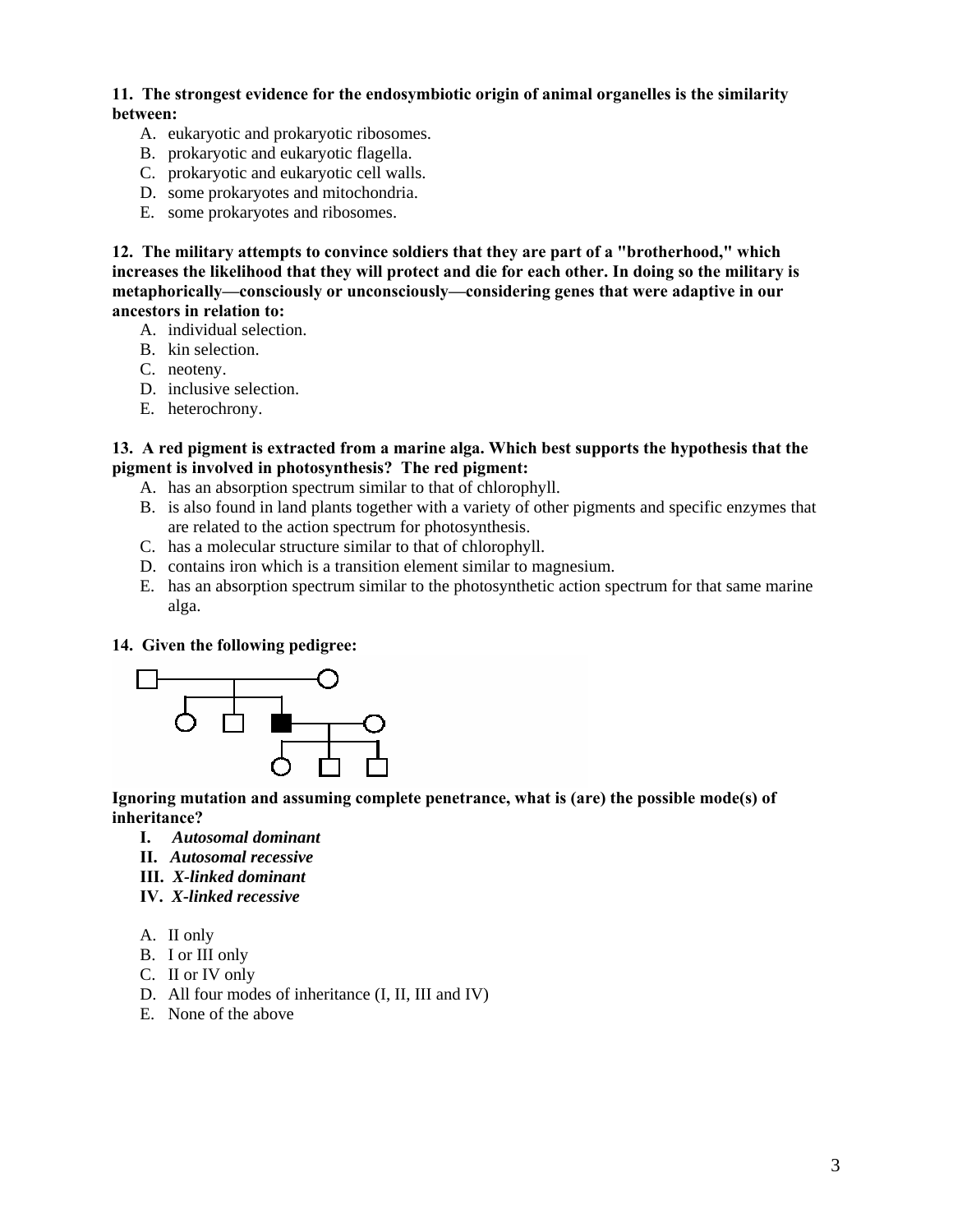### **15. Group hunting can favorably influence the ability of an animal to obtain different food resources and the likelihood of a capture as a result of:**

- A. decreased chance of catching prey.
- B. decreased success when competing with other species.
- C. increased chance of capturing larger prey.
- D. increased chance of active defense by prey.
- E. all of the above.

**16. A strain of bacteria living in a hospital is found to have a plasmid containing two genes: one for sex pilus construction, and one for tetracycline resistance. If these bacteria were to undergo conjugation with bacteria lacking this plasmid, and thereby transferred the plasmid to the other bacteria, the most likely result would be:** 

- A. a genetically identical clone of bacteria containing the same plasmid.
- B. a possible spread of tetracycline resistance to other bacteria in the hospital.
- C. the subsequent loss of tetracycline resistance in the initially resistant strain.
- D. production of endospores in the bacterial progeny.
- E. temporary tetraploidy of the conjugating bacteria.

### **17. Which of the following would act as an "uncoupler" of electron transport and ATP synthesis in the mitochondrion?**

- A. NH4Cl
- B. Urea
- C. The  $F_0$  base piece of the ATP synthase (without the  $F_1$  subunit)
- D. All of the above
- E. A and C only

#### **18. A comparison of the energy expenditures in their native habitats (kcal/kg/day) for a penguin and for a python (assuming they are of equal size) would show that:**

- A. the energy expenditure of the penguin is greater than that for the python.
- B. the energy expenditure of the penguin is less than that for the python.
- C. the energy expenditure of the penguin is equal to that for the python.
- D. the comparison is meaningless because they are not the same type of animal.
- E. the comparison is meaningless because the energy expenditure cannot be calculated.

# **19. What is the probability of obtaining offspring with the AAbbCCdd genotype from parents with the genotypes AaBbCcDd and AABbCcDd (assume independent assortment of all gene pairs)?**

- A. 1/64
- B. 1/128
- C. 3/128
- D. 9/256
- E. none of the above

#### **20. Which of the following are characteristics of both bacteria and fungi?**

- A. Cell wall, unicellularity, and mitochondria
- B. Cell wall, DNA, and plasma membrane
- C. Nucleus, organelles, and unicellularity
- D. Plasma membrane, multicellularity, and Golgi apparatus
- E. Nucleus, RNA, and cell wall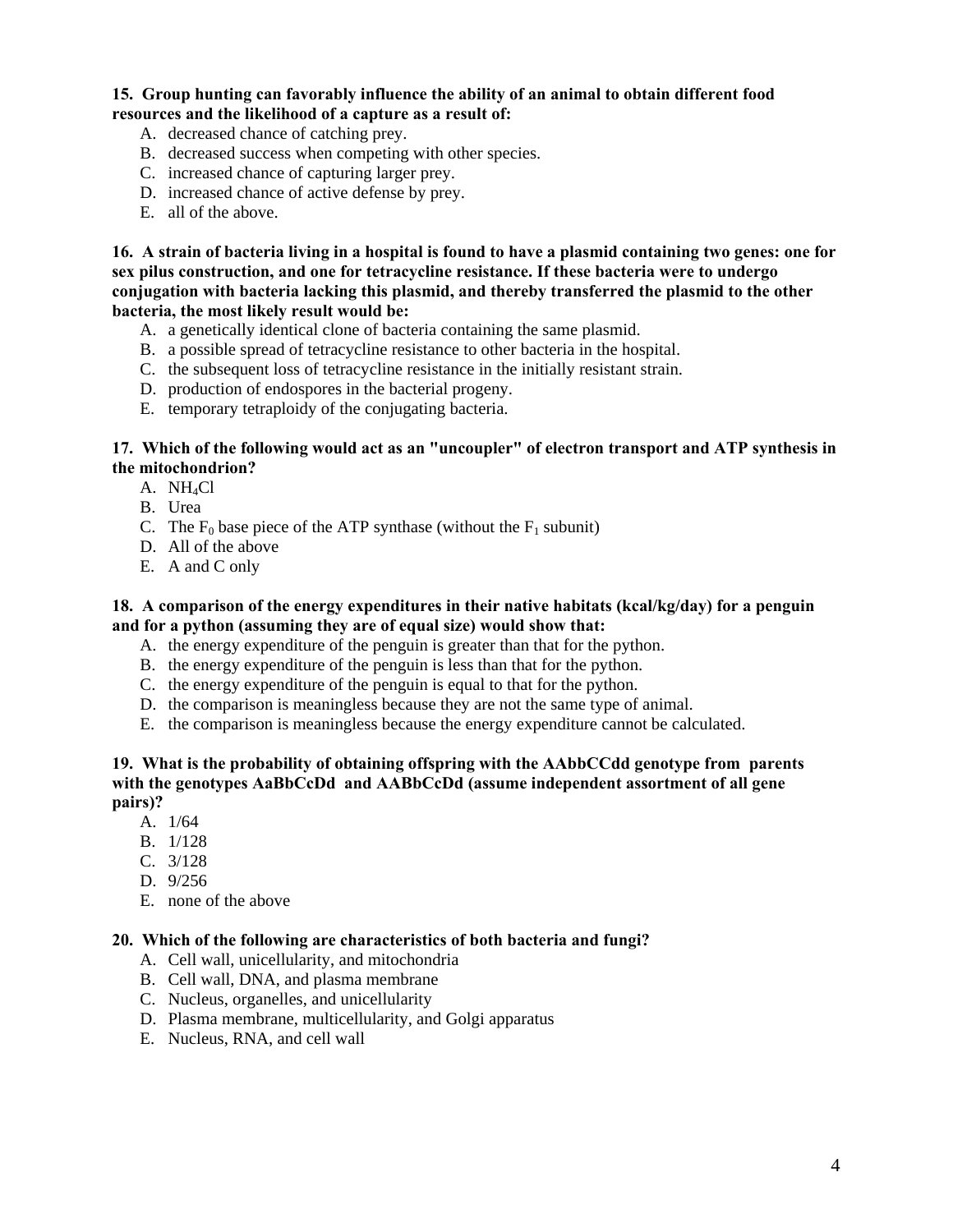**21. Terminally differentiated cells are most often found in which phase of the cell cycle?**

- A.  $G_0$
- $B. G<sub>1</sub>$
- $C. G<sub>2</sub>$
- D. M
- E. S

# **22. After 12 weeks of gestation the principal source of estrogen and progesterone to a human fetus is the:**

- A. ovarian follicle.
- B. corpus luteum.
- C. placenta.
- D. anterior pituitary.
- E. posterior pituitary.

# **23. A mutation in the gene encoding cyclin D:**

- A. may result in the production of a mutated protein.
- B. may result in the production of a non-mutated protein.
- C. may prevent transcription of the cyclin D gene.
- D. A and B only.
- E. A, B or C.

### **24. A new ultramicroscopic (0.01 μm long) cell organelle is reported by an electron microscopist. Another biologist challenges the report and claims the organelle is an artifact formed by deposit of the chemical compounds used in preparation of the material for ultramicroscopic viewing. Which of the following procedures would provide the best test of this hypothesis?**

- A. Analyze the cells chemically to see if they contain the chemical compound in question.
- B. Look at living cells with a light microscope.
- C. Look in the literature to see if others have reported the organelle.
- D. Use a different electron microscope preparation procedure on cells from the same species and see if the structure is still present.
- E. Use the original procedure on cells of different species and see if they also have the organelle.

**25. A particular compound microscope, with the 43x objective in position, has a diameter of the field of view of approximately 0.31 mm and an area of approximately 0.1 mm2 . The diameter of the field of view is inversely proportional to the magnification of the objective. Counting left to right one observes 15 rectangular onion epidermal cells across the field of view with the 43x objective in place. Counting from top to bottom it can be observed that four cells span the diameter of the field. Using the 43x objective, one sees an average of 12 stomates per field of view. What is the best estimate of the density of stomates per sq mm of epidermal surface?** 

- A. 12
- B. 15
- C. 36
- D. 120
- E. 150

### **26. Fat enters the venous system from the digestive system via the:**

- A. hepatic artery.
- B. hepatic vein.
- C. thoracic duct.
- D. epithelial cells lining the duodenum.
- E. hepatic portal system.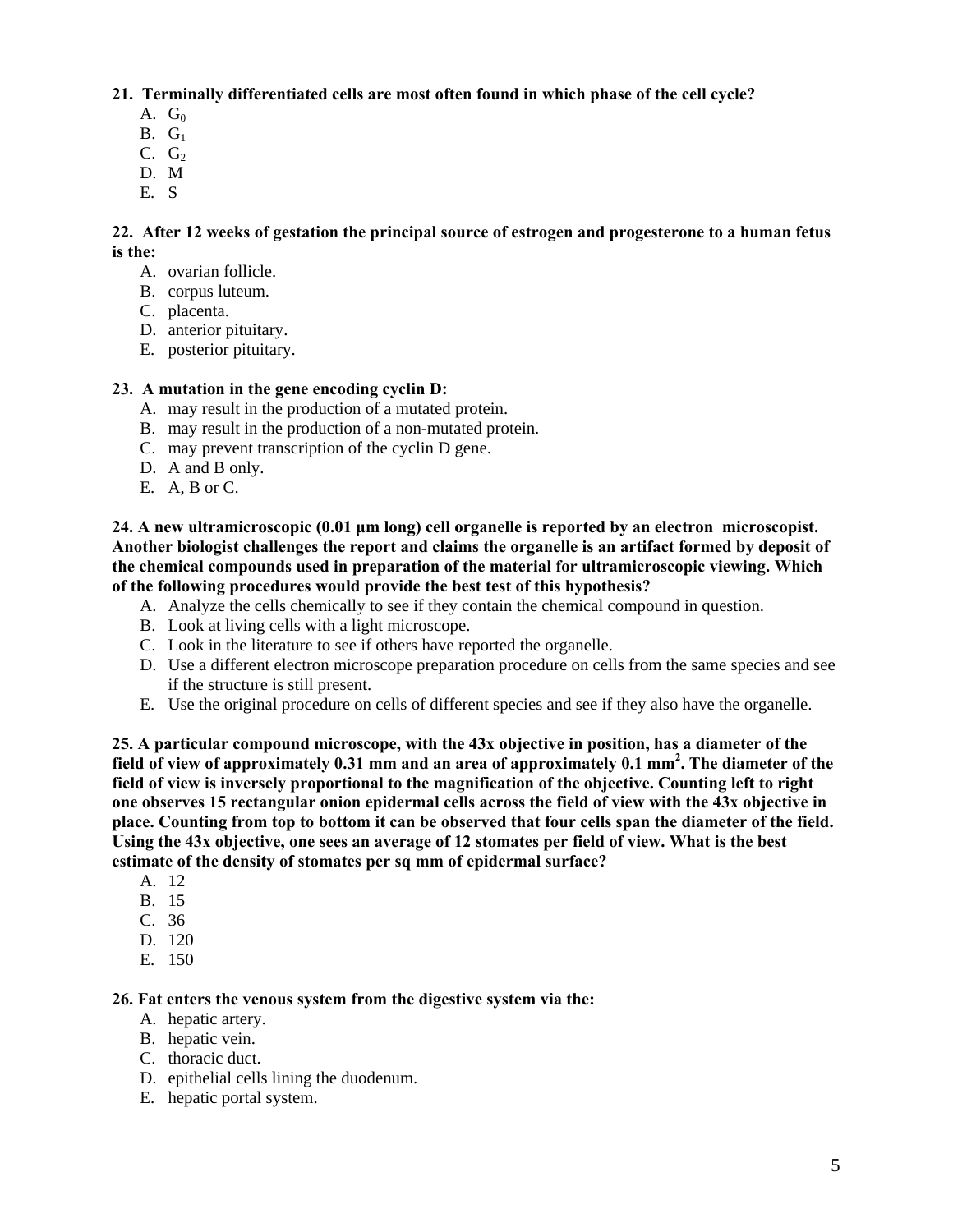# **27. Injuries to the prefrontal cortex probably would cause problems related to:**

- A. loss of long-term memory.
- B. weight loss.
- C. hearing loss.
- D. dehydration.
- E. impaired judgment, sequencing, initiative.

# **28. An individual produces excess cortisol. What would be the effect of this condition on the immune system?**

- A. Stimulates the immune system
- B. Stimulates or depresses the immune system depending on blood pH
- C. Depresses the immune system
- D. Enhances B cell activity
- E. No effect

#### **29. Water is transported in plants by a variety of means. However, transport over long distances is primarily the result of:**

- A. root pressure.
- B. transpiration.
- C. active transport of water from xylem vessels into leaf cells.
- D. higher water potential in leaf cells as compared to root cells.
- E. active transport of water into xylem vessels.

### **30. Suppose a plant cell had a mutation that prevented the Golgi apparatus from functioning. Which of the following processes would not occur in the cell?**

- A. Cellular respiration
- B. Photosynthesis
- C. DNA replication
- D. Mitosis
- E. Cell wall formation

### **31. Chelation in plants can be accomplished by:**

- A. root cells releasing  $H^+$  to the soil.
- B. keeping some metal ions in solution during unfavorable soil pH conditions.
- C. root cells releasing organic acids into the soil.
- D. both A and C
- E. all of the above

### **32. Which of the following statements is NOT acceptable? Phloem unloading may**:

- A. involve the conversion of sucrose to glucose and fructose during apoplastic transport.
- B. move sucrose through the plasmodesmata to sink cells in symplastic transport.
- C. more frequently involve apoplastic transport in root sinks and symplastic transport in fruit sinks.
- D. be inhibited by the endodermis which will prevent the lateral transport of photosynthates.
- E. involve the transport of photosynthates from sieve elements into parenchyma cells.

### **33. Most of the food stored in the root of a woody dicot would be found in which of the following tissues?**

- A. Pith
- B. Endodermis
- C. Cortical parenchyma
- D. Xylem
- E. Exodermis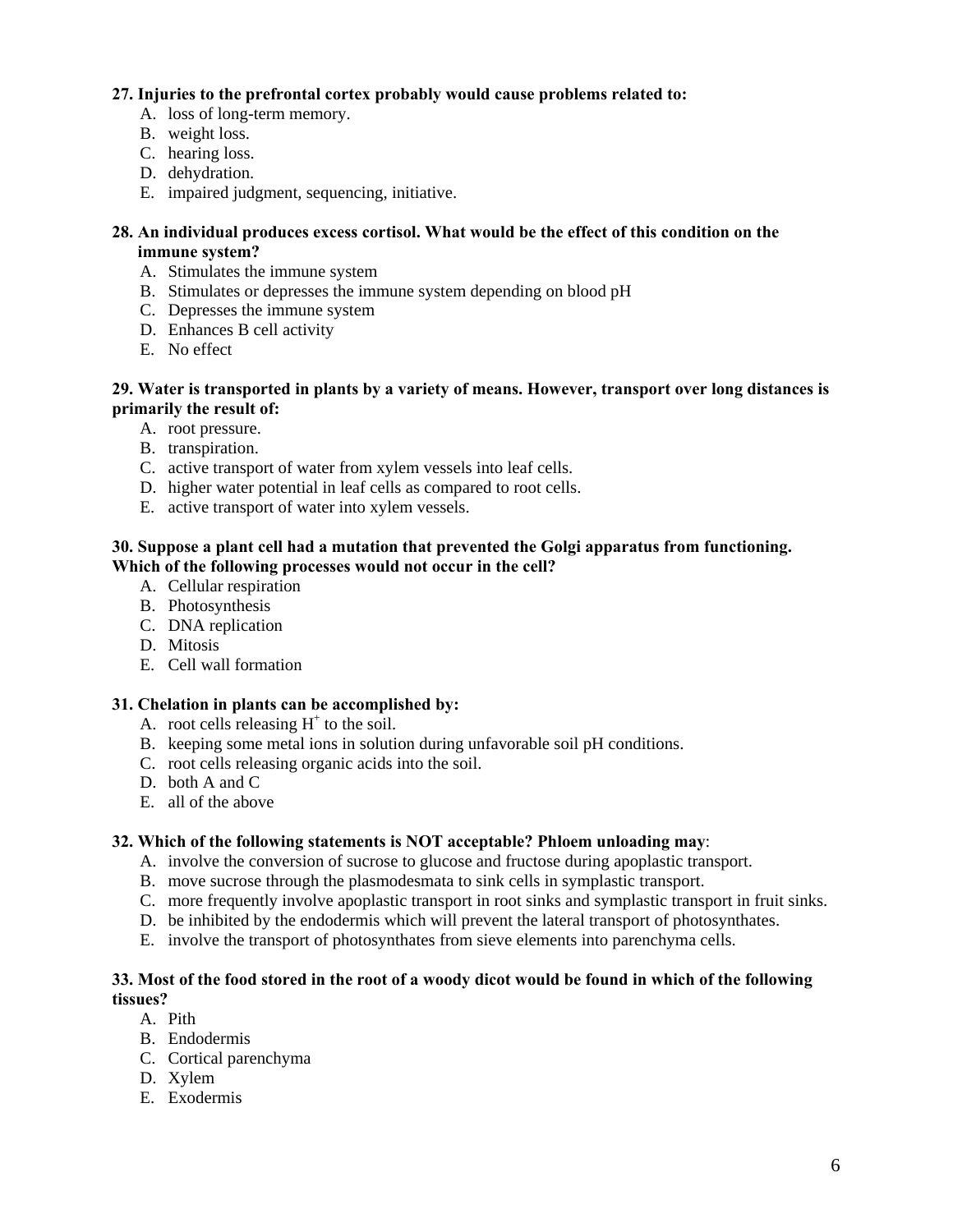**34. The diagram below illustrates the change that occurred in the physical appearance of a large and contained rabbit population over a 10-year period.** 



#### **Which of the following would best explain this change over time?**

- A. A decrease in the mutation rate of the rabbits with black fur
- B. An increase in the advantage of having white fur
- C. A decrease in the advantage of having white fur
- D. An increase in the chromosome number of the rabbits with black fur
- E. The dominance of the black fur allele

**35. The flow of energy through an ecosystem involves many energy transfers. The diagram below is a simplified version that summarizes the transfer of energy that eventually powers muscle activity.** 

Sun  $\Box$  Food  $\Box$  ATP  $\Box$  Muscle Activity A B C

**The process of cellular respiration is represented by:** 

- A. arrow *A* only.
- B. arrow *B* only.
- C. arrow *C* only.
- D. arrow B and C only.
- E. arrows A, B, and C.

**36. Researchers gave a cholesterol-reducing drug to 2,335 people and a placebo to 2,081. Most of the volunteers were men who had normal cholesterol levels and no history of heart disease. After 5 years, 97 people getting the placebo had suffered heart attacks compared to only 57 people who had received the drug. The researchers recommended that to help prevent heart attacks, all people (even those without high cholesterol) take these cholesterol-reducing drugs. In addition to the information given, what is another piece of information that the researchers MUST have before support for the recommendation can be justified?** 

- A. Were the eating habits of the two groups similar?
- B. How does a heart attack affect cholesterol levels?
- C. Did the heart attacks result in deaths?
- D. What chemical is in the placebo?
- E. If the test was repeated with exactly equal numbers of men in each group would similar results be obtained?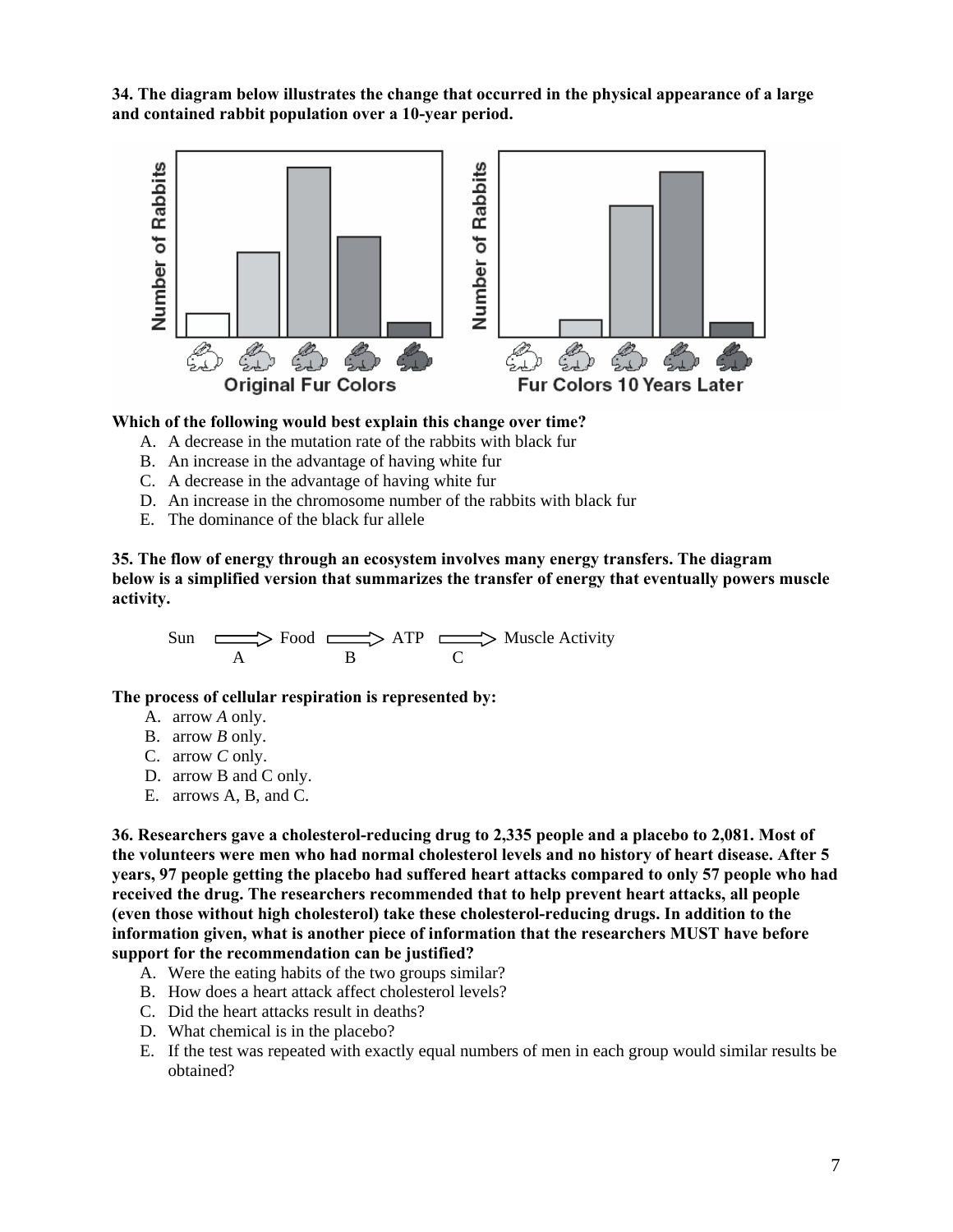# **37. "Natural ecosystems provide an array of basic processes that affect humans." Which of the following statements does NOT support this quotation?**

- A. Bacteria help recycle materials.
- B. Algal populations of a lake help to oxygenate the water.
- C. Trees add to the amount of atmospheric oxygen.
- D. Lichens and mosses living on rocks help to break the rocks down, forming soil.
- E. Treated sewage is less damaging to the environment than untreated sewage.

### **38. Which of the following would be most effective for sequencing the exact 5'- end of an mRNA transcript?**

- A. PCR
- B. Primer extension
- C. Cloning
- D. Southern blot
- E. Linkage mapping

# **39. A tissue type that consists of protein fiber secreting cells scattered throughout the extracellular matrix is common in:**

- A. cardiac muscle.
- B. dendritic extensions.
- C. skin surface.
- D. lining of the pulmonary air sacs (alveoli).
- E. tendons.

**40. In the transcription of DNA to RNA the nitrogenous base cytosine will pair with: (note: the answers A, B, C, D, E are listed in columns.)** 



















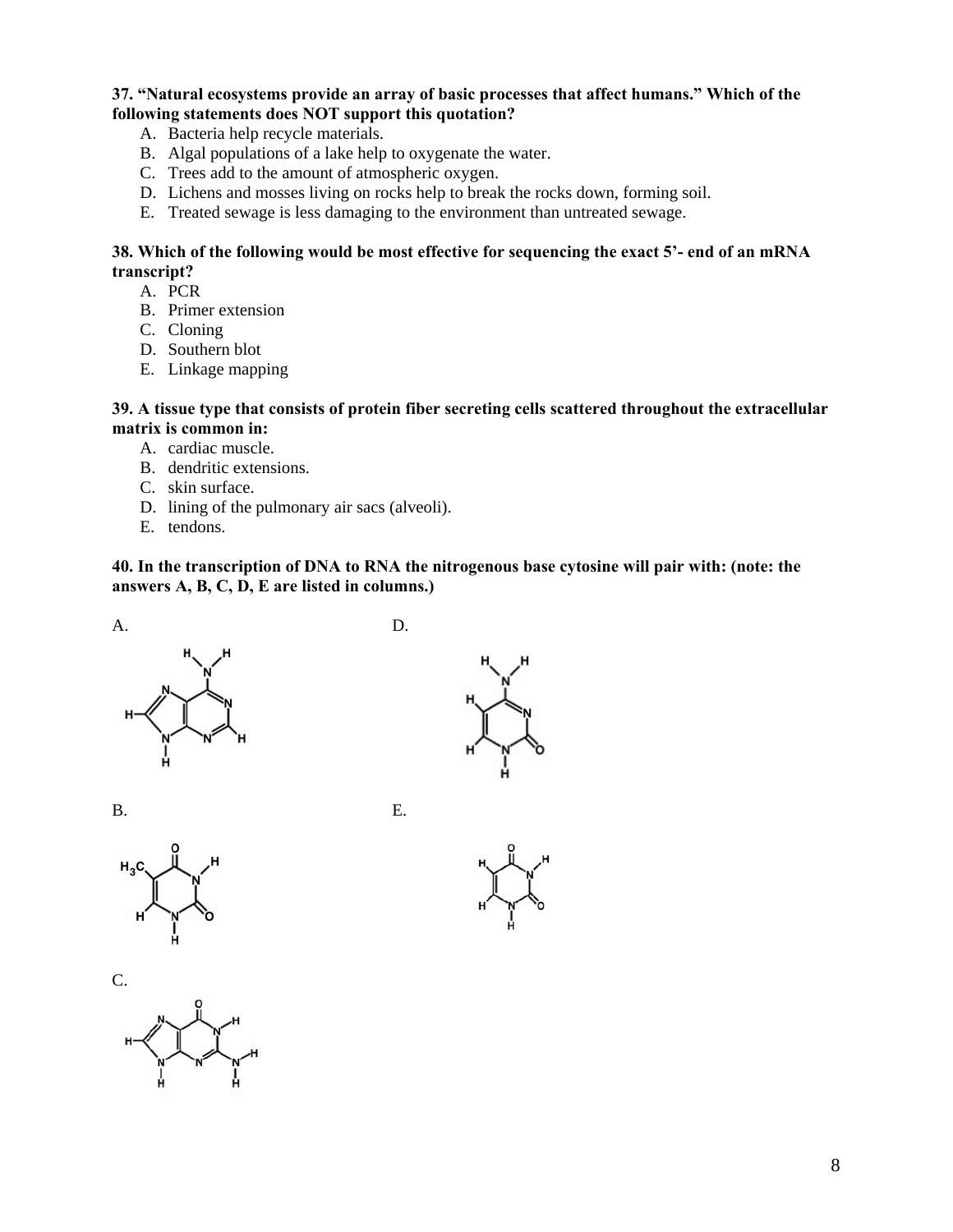# **41. Which of the following statements about the energy yield of aerobic respiration is NOT true?**

- A. Less than 50% of the chemical energy stored in glucose is converted to ATP.
- B. Glycolysis and pyruvate oxidation together provide more NADH per glucose molecule than does the Krebs cycle.
- C. Each pair of electrons donated by an  $FADH<sub>2</sub>$  or NADH molecule during electron transport results in the synthesis of more than one molecule of ATP.
- D. ATP is needed to transport NADH produced during glycolysis into the mitochondria.
- E. Most of the ATP derived during aerobic respiration results from the utilization of an electrochemical gradient.

# **42. Which of the following represents the correct sequence for protein digestion in humans?**

- A. Aminopeptidase, carboxypeptidase, chymotrypsin, pepsin
- B. Aminopeptidase, pepsin, chymotrypsin, carboxypeptidase
- C. Pepsin, carboxypeptidase, aminopeptidase, chymotrypsin
- D. Chemotrypsin, aminopeptidase, carboxypeptidase, pepsin
- E. Pepsin, chymotrypsin, carboxypeptidase, aminopeptidase

# 43. Which of the following situations would result in the greatest degree of  $O<sub>2</sub>$  saturation for hemoglobin, assuming P<sub>O2</sub> remains constant?

- A. Decreased  $P_{CO2}$ , decreased temperature
- B. Elevated levels of 2, 3 DPG
- C. Low pH
- D. Decreased  $P_{CO2}$ , increased temperature
- E. Increased  $P_{CO2}$ , decreased temperature

**44. A biologist collected seeds from 10 different plants, keeping all seeds under optimal conditions of storage. Within a week after collection the seeds were germinated under laboratory conditions. Each set of seeds was placed onto moist filter paper which was remoistened as necessary and subjected to room temperature of 23˚C. Half the seeds of each group received 24 hours of light, the other half were kept in darkness. Within variable periods of time the seeds of certain plants kept in the light germinated. The seeds of other plants kept in the dark germinated. Some sets of seeds germinated under both light regimes. One set of seeds did not germinate under either light condition. What might be a LOGICAL hypothesis, consistent with the data, for the lack of germination of the one set of seeds?** 

- A. The seeds required 12 hours of light and 12 hours of darkness in order to germinate.
- B. All the seeds of that group were dead.
- C. The seeds required an elevated temperature in order to germinate.
- D. The seeds required vernalization in order to germinate.
- E. None of the above is logical.

### **45. Which of the following fibers binds to the cytoplasmic site of the cell-matrix adherens junctions?**

- A. Elastin
- B. Actin
- C. Tubulin
- D. Reticular
- E. Collagen